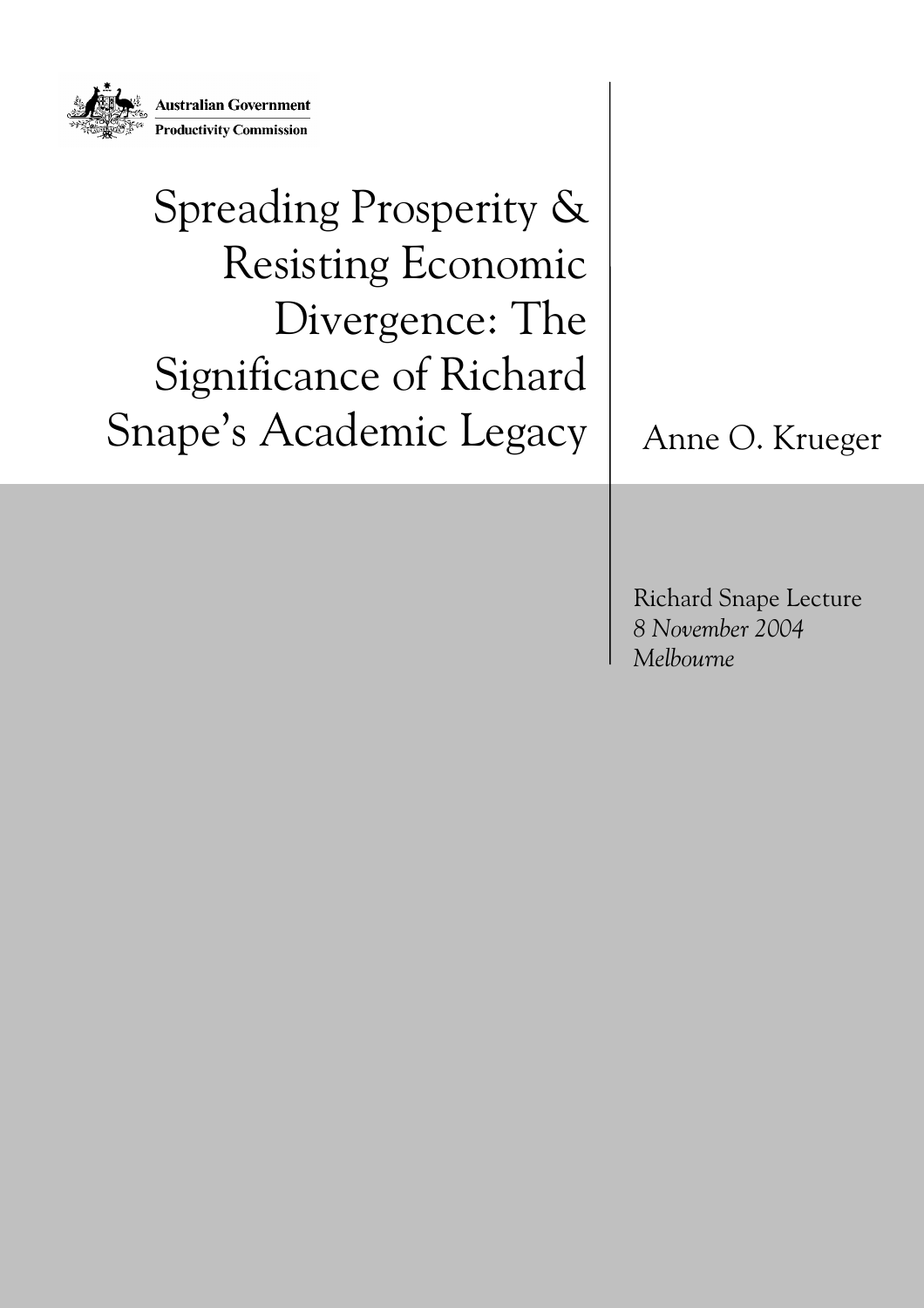© Commonwealth of Australia 2005

#### **ISBN 1 74037 170 4**

This work is subject to copyright. Apart from any use as permitted under the *Copyright Act 1968*, the work may be reproduced in whole or in part for study or training purposes, subject to the inclusion of an acknowledgment of the source. Reproduction for commercial use or sale requires prior written permission from the Attorney-General's Department. Requests and inquiries concerning reproduction and rights should be addressed to the Commonwealth Copyright Administration, Attorney-General's Department, Robert Garran Offices, National Circuit, Canberra ACT 2600.

*This publication is available in hard copy or PDF format from the Productivity Commission website at www.pc.gov.au. If you require part or all of this publication in a different format, please contact Media and Publications (see below).* 

#### **Publications Inquiries:**

Media and Publications Productivity Commission Locked Bag 2 Collins Street East Melbourne VIC 8003

Tel: (03) 9653 2244 Fax: (03) 9653 2303 Email: maps@pc.gov.au

#### **General Inquiries:**

Tel: (03) 9653 2100 or (02) 6240 3200

#### **An appropriate citation for this paper is:**

Krueger, A.O. 2005, *Spreading Prosperity and Resisting Economic Divergence: The Significance of Richard Snape's Academic Legacy*, Richard Snape Lecture, 8 November 2004, Productivity Commission, Melbourne.

JEL code: O, F

#### *The Productivity Commission*

The Productivity Commission, an independent agency, is the Australian Government's principal review and advisory body on microeconomic policy and regulation. It conducts public inquiries and research into a broad range of economic and social issues affecting the welfare of Australians.

The Commission's independence is underpinned by an Act of Parliament. Its processes and outputs are open to public scrutiny and are driven by concern for the wellbeing of the community as a whole.

Information on the Productivity Commission, its publications and its current work program can be found on the World Wide Web at www.pc.gov.au or by contacting Media and Publications on (03) 9653 2244.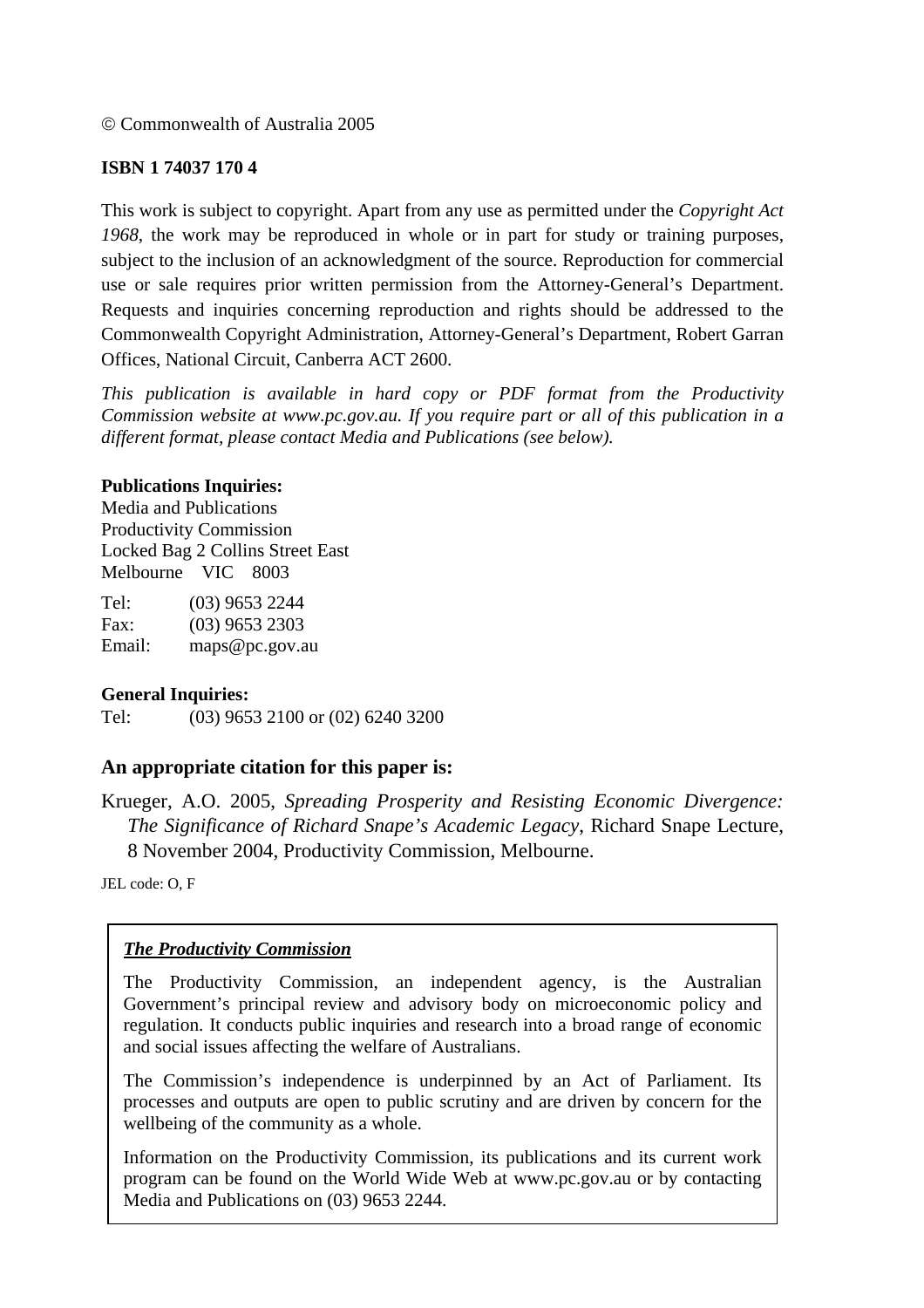# Foreword

Richard Snape capped a long and distinguished career as Professor of Economics at Monash University with a new and accomplished career at the Industry Commission and then as Deputy Chairman of the Productivity Commission. In the eight years that he spent at the Commission before his untimely death in October 2002, he played a pivotal role in overseeing our research program, as well as participating in major public inquiries, including presiding on national reviews of broadcasting and of airport regulation.

This is the second in a series of lectures in memory of Richard Snape. With Richard's own interests and high standards in mind, the lecture series elicits contributions on important public policy issues from internationally recognised figures, in a form that is accessible to a wide audience.

Following Max Corden's auspicious beginning we are delighted that Anne Krueger agreed to present the 2004 lecture. Like Professor Corden, and Richard Snape himself, Anne Krueger has made major contributions to both theoretical and policy thinking in economics in a distinguished career spanning academia, government and international agencies.

I am grateful to Anne Krueger for committing the time in a busy year to prepare and present the Richard Snape Lecture 2004. The title Anne has chosen for her address clearly conveys its appropriateness for this series of lectures in Richard Snape's honour.

Gary Banks Chairman

February 2005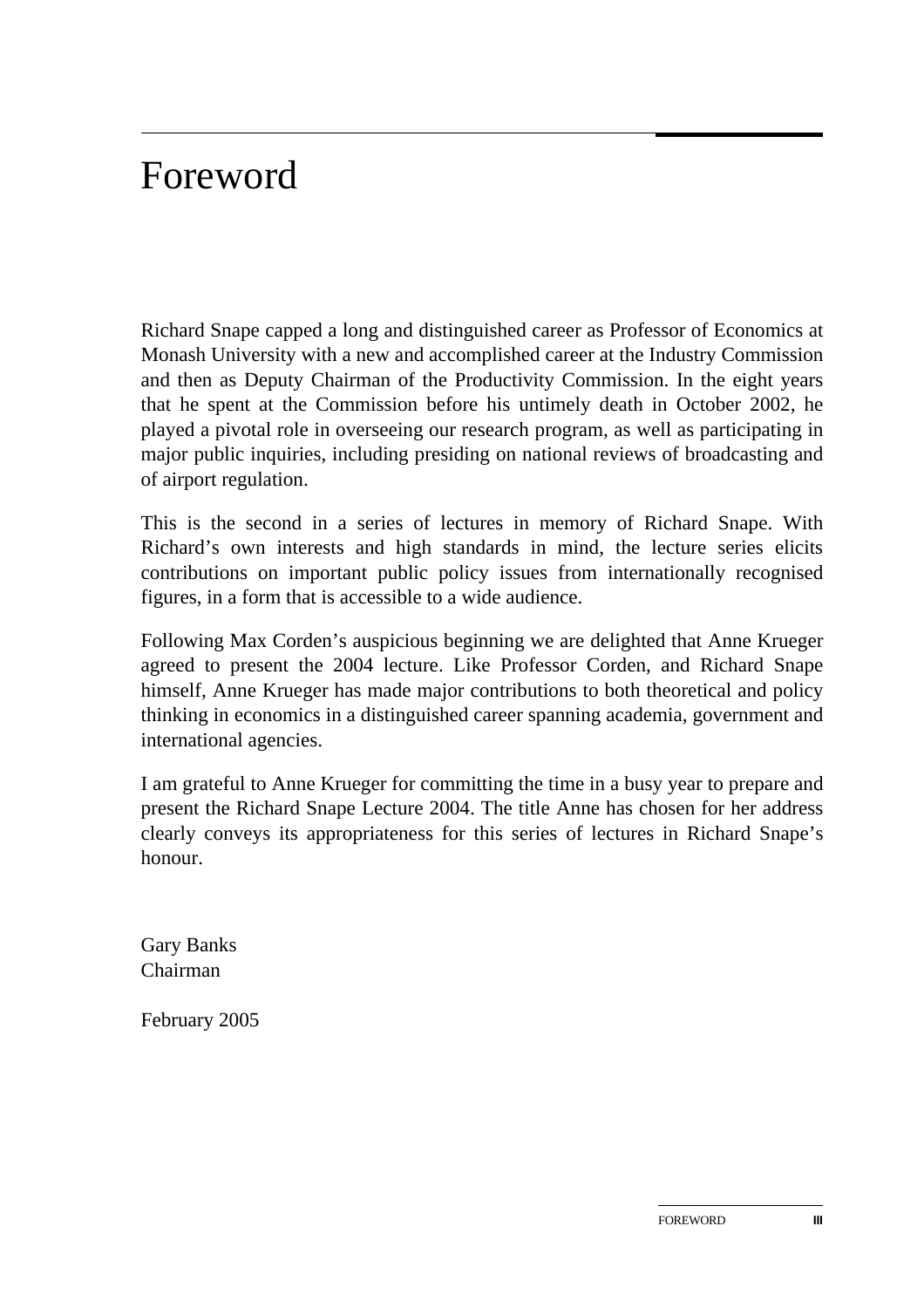# **RICHARD SNAPE 1936 – 2002**

Richard Hal Snape was Deputy Chairman of the Productivity Commission and Emeritus Professor of Monash University. He was a Board Member of the Australian Research Council, Fellow of the Academy of the Social Sciences in Australia and a Distinguished Fellow of the Economic Society of Australia.

## **ANNE O. KRUEGER**

Anne O. Krueger has been the First Deputy Managing Director of the International Monetary Fund since 1 September 2001.

Ms Krueger was the Herald L. and Caroline L. Ritch Professor in Humanities and Sciences in the Department of Economics at Stanford University and a Senior Fellow of the Hoover Institution.

She is a Distinguished Fellow and past President of the American Economic Association, a member of the National Academy of Sciences, and a Research Associate of the National Bureau of Economic Research.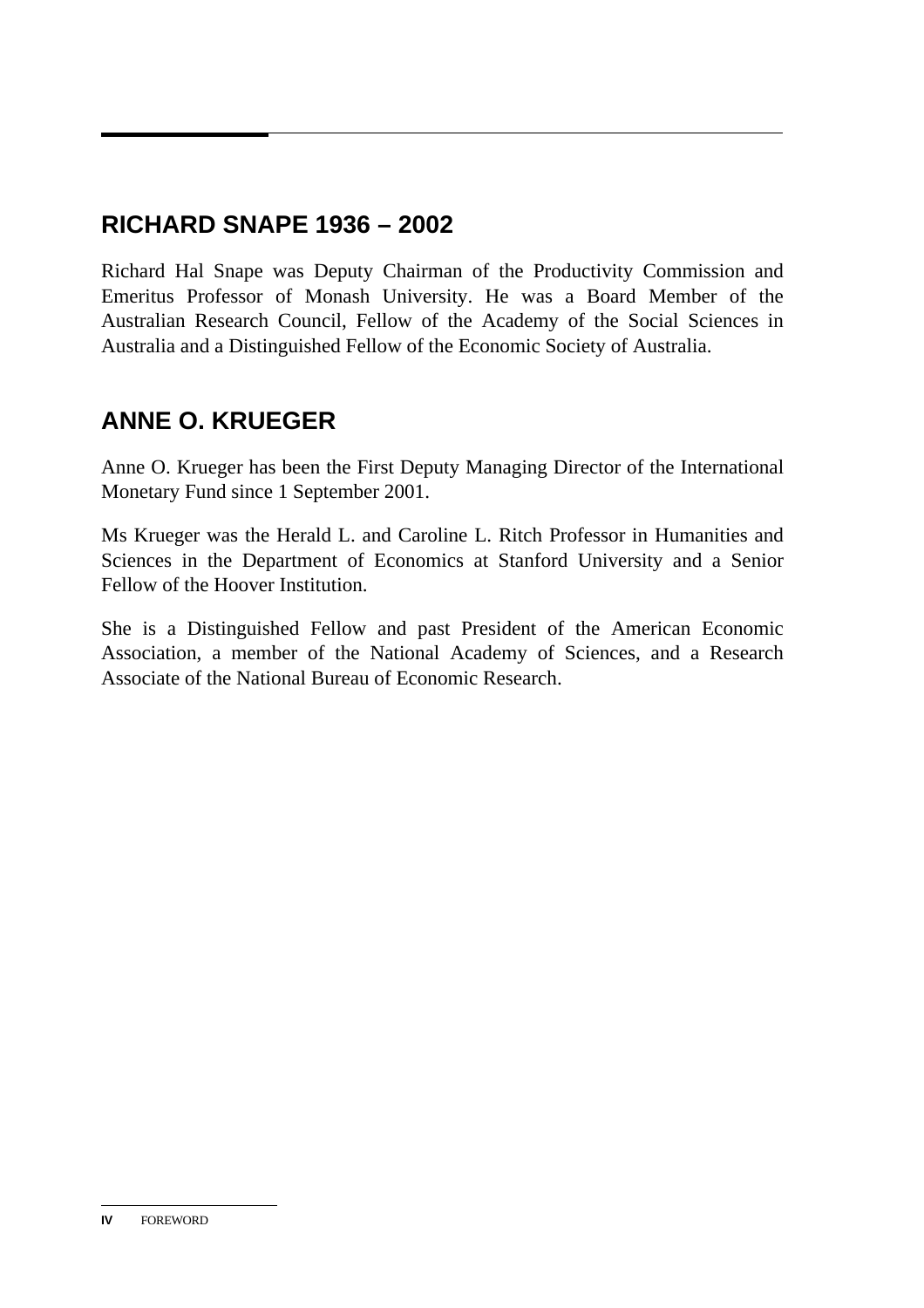# Spreading prosperity and resisting economic divergence: The significance of Richard Snape's academic legacy

#### *Anne O. Krueger*

*Richard Snape was a close friend as well as a distinguished economist and I am pleased to be able to pay tribute to him — although greatly saddened that this should be necessary.* 

*With Richard's untimely death, many of us lost a valued colleague and friend. But our loss is shared far more widely. Australia and the world were deprived of a true internationalist whose academic and policy contributions to the understanding of the world economy were enormous. In Australia, Richard is perhaps best known for his years of teaching and research at Monash University; his editorship of the* Economic Record*; and for his role in, and contributions to, the Productivity Commission. But Richard's reputation as an academic and policy adviser was truly global. His research was known and respected in academic communities around the world. The time he spent at the World Bank, with the GATT and the World Trade Organisation (WTO), and in Stockholm and elsewhere was valued by his colleagues there; and by those of us who benefited from all that Richard produced.* 

*Richard's academic influence extended widely. He shaped both understanding and policy in many areas of Australia's international economic relations. His thinking on many global issues was also profound. Latterly, during his time at the Productivity Commission, he was also able to play an important part in the shaping of domestic economic policy.* 

### **Integration versus divergence**

Given the breadth and depth of Richard's intellectual interests and his contributions, it is difficult to focus on any one single aspect of his work. Instead I want to focus on a question that was central to Richard's thinking: the competing pressures for integration and disintegration within the world economy. This is an issue of fundamental importance, as Richard rightly — and presciently — recognized. That it has become more pressing, with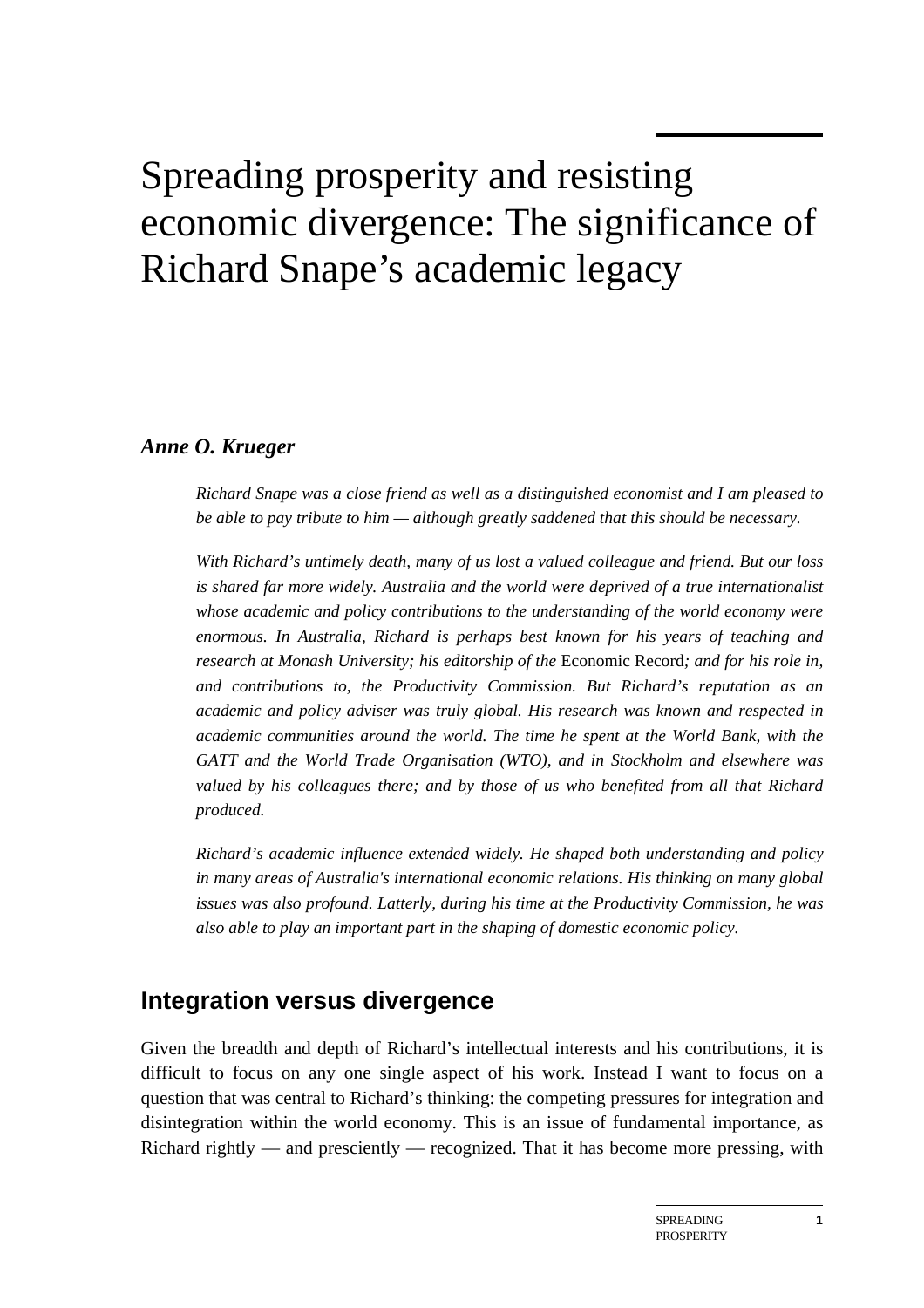ever stronger opposing forces at work, underlines just how powerful Richard's reasoning and analytical foresight were.

Where do we stand today on this increasingly important and, to the internationally-minded among us, disturbing divide? I want first to examine the forces that promote continuing integration in the global economy in the  $21<sup>st</sup>$  century. I want then to assess those forces that are pulling in the opposite direction, that press for economic divergence around the globe. I want specifically to look at the potentially dangerous impact of these forces on the Doha Round of trade negotiations. And finally, I will say something about what we in the International Monetary Fund (IMF) can do to help further integration to permit continuing economic growth, rising living standards and poverty reduction.

## **The drive to economic integration**

The process of globalization is clearly our starting point, as it was Richard's. Like most economists, Richard attached great importance to recognizing the major benefits derived from the integration of the international economy. His focus as an Australian economist and internationally always remained squarely on the gains that had been attained, and that could be further enhanced, through the process of increasing integration of the international economy, especially through the dismantling of trade barriers.

Globalization is, in a sense, the story of mankind's development. The early traders of the Mediterranean, the links developed by Marco Polo, the spice trade; then, later, the rapid growth of trade sparked by the Industrial Revolution of the  $18<sup>th</sup>$  and  $19<sup>th</sup>$  centuries: all these were stages in the integration of the world economy. The record is one of continuing economic growth resulting from — and accompanying — the expansion of trade. This brought both increased material well-being and a better quality of life for an increasing number of people.

Where the second half of the  $20<sup>th</sup>$  century differed, though, was in the speed of change. The multilateral economic framework established towards the end of World War II prepared the way for a surge in global trade that, in turn, fuelled economic growth.

However we choose to measure progress in the second half of the  $20<sup>th</sup>$  century, it is clear that the gains have been enormous — and widespread. Many countries, first in the industrial world and, later, in the developing world, experienced rates of growth that were inconceivable at the height of the Industrial Revolution in Europe. Take one example: Korea in the period from the early 1960s to the 1990s recorded per capita GDP growth *each decade* that matched what Britain achieved in the whole of the  $19<sup>th</sup>$  century.

**<sup>2</sup>** RICHARD SNAPE LECTURE 2004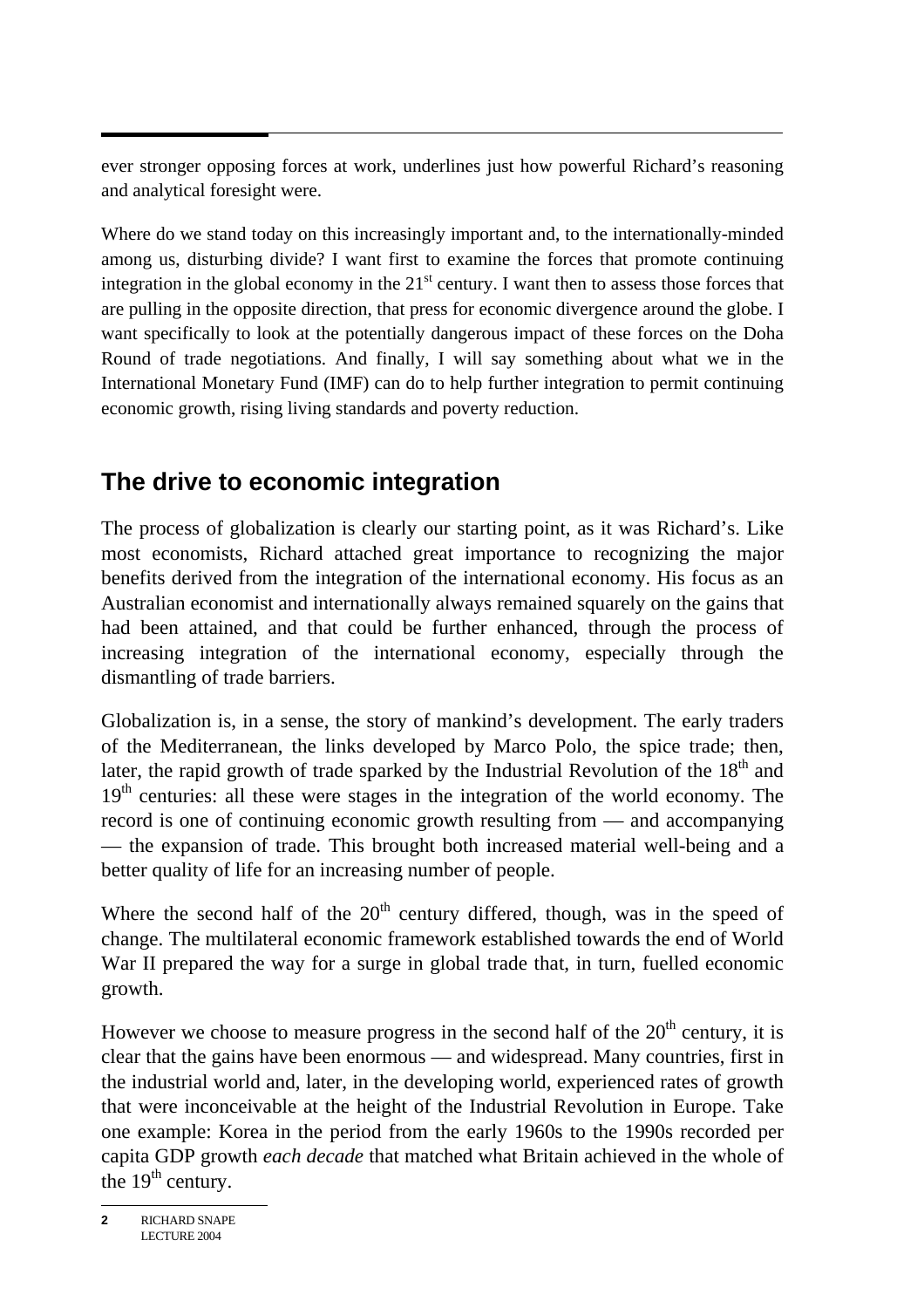$\overline{a}$ Sustained rapid growth brought prosperity for an increasing number of people around the globe. It brought large-scale poverty reduction. These improvements in material welfare made possible enormous improvements in the quality of life. Life expectancy rose, infant mortality fell and literacy standards improved. One particularly striking outcome has been the significant narrowing of the gap between life expectancy in the developed and most parts of the developing world — from around 30 years in 1950, to around 10 years today, even while developed country life expectancy has continued to grow.

These spectacular improvements in living standards could not have occurred without rapid, and sustained, rates of economic growth and were, in large part, a direct result of that growth. A key element of the multilateral framework established at the end of World War II was the progressive liberalization of trade. A virtuous circle was created: trade liberalization made possible more rapid growth, and more rapid growth in turn permitted more trade liberalization. Rising living standards have benefited citizens in both developed and developing countries: but it is important to remember that developing countries could not have grown anywhere nearly as rapidly without the spectacular growth in world trade that we saw after 1945.

For the most part, that virtuous circle has continued to drive global growth. World trade has continued to expand far more rapidly than global GDP. In 1950, world merchandise exports accounted for about 8 per cent of world GDP; today that figure is close to 26 per cent. The September 2004 edition of the IMF's *World Economic Outlook* estimated that in 2004 world trade would have increased by 8.8 per cent, while global GDP was projected to have grown by 5 per cent.

The forces that drive further integration include market forces and competition; technological progress, not least in transport and communications; and reduced trade barriers. And these forces remain strong.

Market forces continue to drive the search for ever cheaper sources of inputs and finished goods. Competition drives down prices and spurs the search for variety over an ever-wider area.

Just as it was in the 19<sup>th</sup> century, technological progress in transport and communications has been an important force for economic integration as it has driven down costs. In 1930, a three minute phone call from New York to London cost US\$293 in 1998 prices. By the end of the last century — not that long ago the cost had fallen to around US\$1. It is now possible to make that call for a few cents, and the prospect of phone calls using Internet connections will push down costs still further. These comparisons, startling as they are, take no account of the significant improvements in the quality of telephone connections.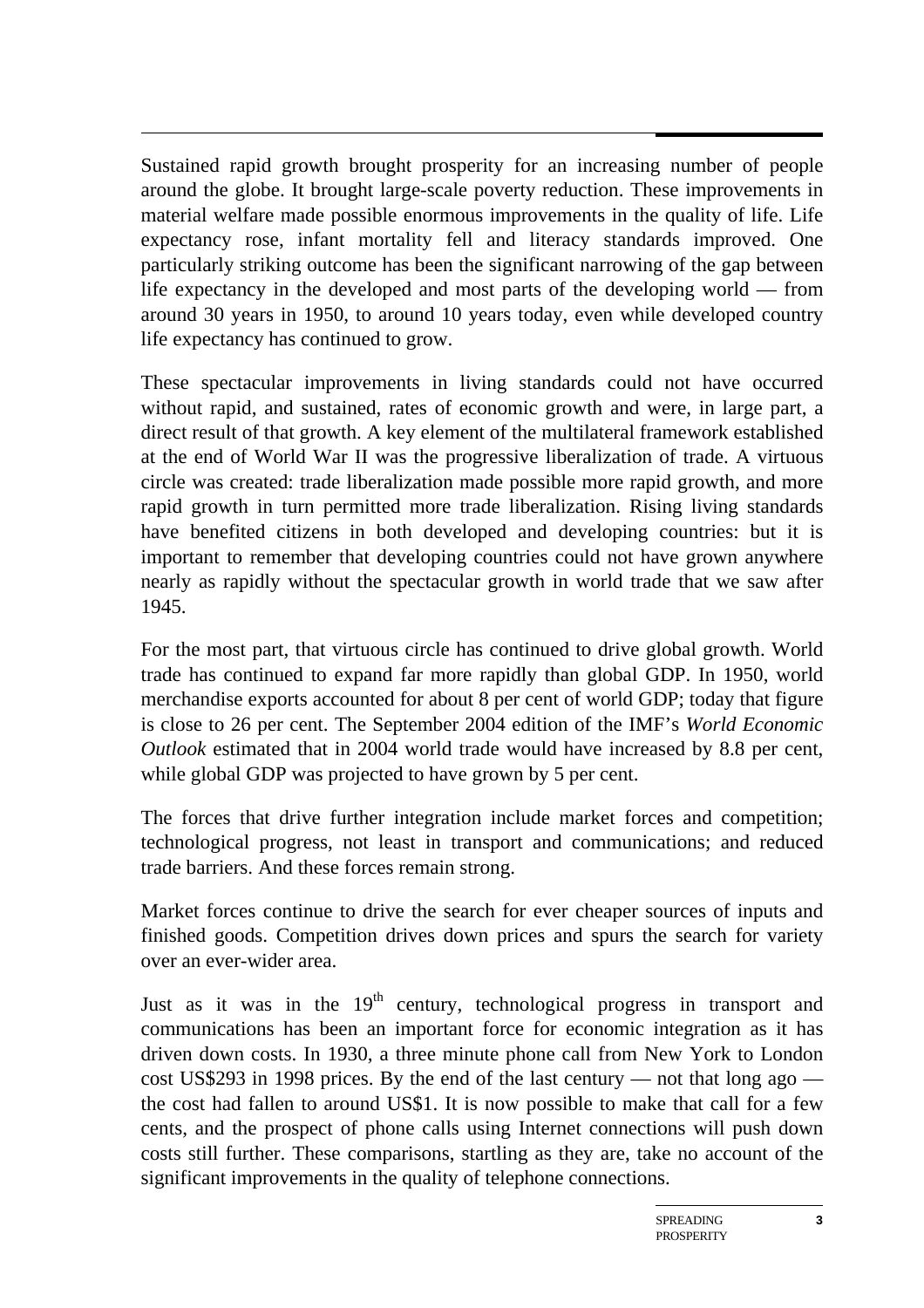$\overline{a}$ Transport costs have plummeted too. The cost of air freight (as measured by average revenue per ton-kilometer) fell by 78 per cent between 1955 and 1996. That fall, coupled with the increasing importance of products with high value-to-weight ratios such as pharmaceuticals, has encouraged a sharp rise in the importance of air shipments in global trade. Air freight accounted for about 28 per cent of the value of America's international trade in 1998 — four times its share in 1965 (and up from virtually zero in 1950).

Reduced communications and transport costs of themselves directly result in increased trade. They also help accelerate integration. Given the speed of communications and transport, the impact of any one change somewhere in the world is reflected far more quickly than it was even a short time ago. Integration therefore has both a time and a rate-of-adaptation dimension as well as a cost of transport and trade barrier dimension.

The signs are encouraging. Business and citizens have adapted with remarkable speed to the largely beneficial changes brought about by the Internet, for instance. Indeed, it can be argued that some of the latest technologies, such as the Internet and cellphones, have enabled some countries in effect to leapfrog over intermediate technologies such as landline telephones and faxes. This enables them rapidly to reap the economic benefits that major improvements in economic infrastructure can bring at lower cost.

Protection has been lowered because of the progress achieved in successive rounds of multilateral trade negotiations, most recently the Uruguay Round; because of the growth of preferential trading arrangements (PTAs); and because of unilateral liberalization when countries have recognized the benefits to be had even when acting alone to lower trade barriers.

Both the European Union and the United States — so often portrayed as the bogeymen of international trade — have benefited from the very substantial lowering of their tariff levels and non-tariff barriers over the past decades. The higher growth rates that such large economic actors achieved as a result of their trade liberalization played a significant part in helping to generate more rapid global growth.

Trade liberalization more generally has further reduced the costs of international trade. The combined drop in costs has been a major contributor to growth and accounts, in part, for trade having been an engine of growth. The progressive lowering of tariffs, the reduction in, or removal of, quantitative restrictions have all reduced the costs of doing business across national borders. Freer, cheaper trade encourages competition, driving down prices to the consumer, improving the efficiency of resource allocation and pushing up productivity growth. Protection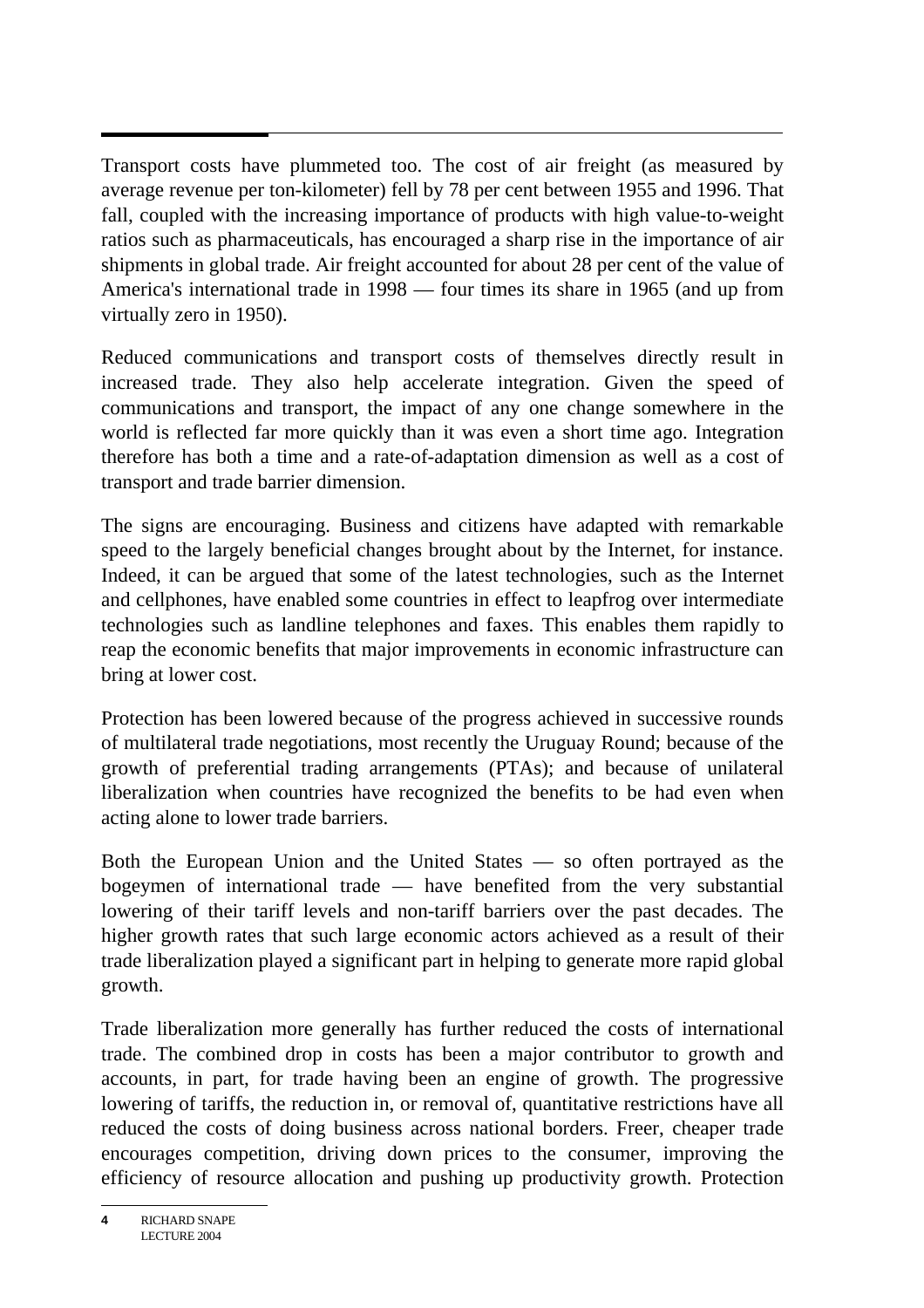acts as a barrier to trade, raising prices to the consumer, encouraging inefficiency and penalizing competitive industries. That in turn has a dampening effect on growth.

Australia is a textbook example of the benefits of trade liberalization. Richard Snape was a frequent and valued contributor to Australian discussions of protection and its cost. Indeed his doctoral dissertation was on the distortions and costs introduced into the international economy by protection of sugar. His thinking was clearly influential in Australia's ambitious and successful trade liberalization of the late l970s and l980s. He took particular satisfaction from the way in which the benefits Australia obtained from liberalization were achieved with costs much lower than skeptics had thought likely.

## **Forces of disintegration**

The forces driving further economic integration remain strong, then. But we cannot afford to be complacent: there are, and always have been, strong forces that resist further integration. What, or who, are these forces?

First, are the anti-globalists. The anti-globalization movement is a disturbing phenomenon. The groundswell of support for the protests seen in Seattle in 1999, Prague in 2000 and at most subsequent international meetings to some degree may be misguided and badly informed: but it is real and therefore a cause for concern. The pressure groups involved tend to be made up of differing interests and objectives. Many of them, though not all, are well-intentioned.

Perhaps the greatest tragedy of the anti-globalization movement is the fact that many protesters are opposing the very policies that would achieve their objectives, at least with respect to the reduction of poverty in low income countries.

The anti-globalists are often influential, especially in national political debates over issues such as trade liberalization, not least because the protest movement has been joined by groups with far different objectives. Those seeking poverty reduction are often hi-jacked by special interest groups whose opposition to free trade derives from narrow sectional interests.

The failure to appreciate the benefits that globalization has brought (and the potential additional gains still to come) is frustrating. There is a misguided belief that globalization hasn't helped the poor. We see this charge repeated at all antiglobalization protests across the globe. We saw commentators make the same charge in the aftermath of the Indian election in May 2004.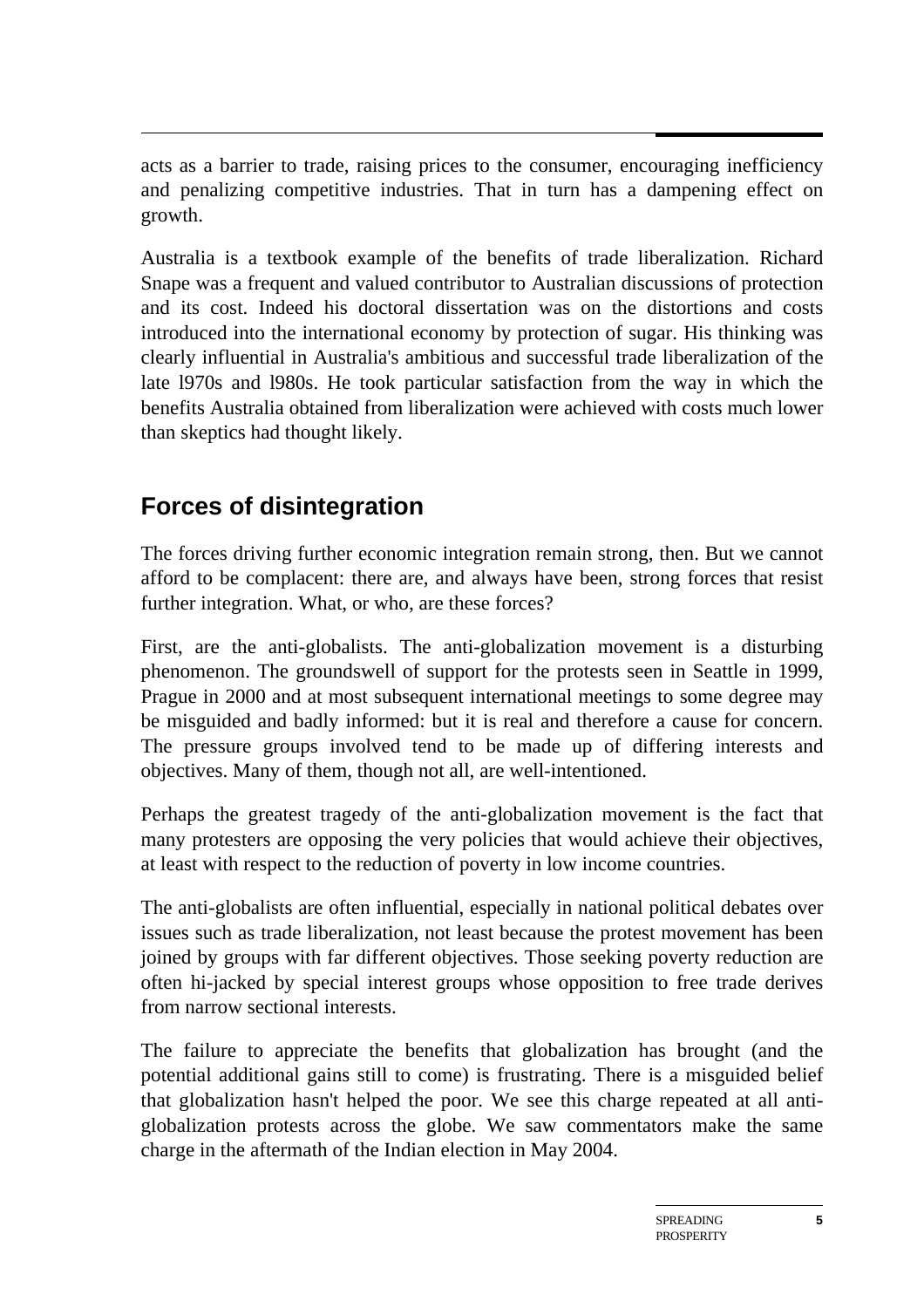$\overline{a}$ Yet the opposition to further trade liberalization simply flies in the face of the evidence. Economic integration, spurred by the rapid expansion of trade and the consequent high rates of economic growth, has brought benefits across countries and across the populations of those countries. Around 200 million people were lifted out of poverty in the 1990s alone — and most of those were in China and India, both countries having opened their economies and benefiting greatly from their integration into the growing world economy. The remaining poor in China and India, as well as the vast majority of their populations, will clearly benefit further from continuing economic growth.

Second, and closely related to the anti-globalization movement — and often overlapping with it — are the concerns of environmentalists and others who seek a vehicle to advance their cause, whether it be the need to respond to the threat of global warming or opposition to sweatshop labor. Yet here, too, the activists are misguided — not in their choice of cause so much as the proposed solution to their concerns. Higher per capita incomes bring with them greater awareness of these problems, and more demands for action to respond to them. The more rapidly per capita incomes rise, the sooner are governments likely to take action to clean up the environment. Likewise, as living standards rise, parents can afford to send their children to school, and sweatshop labor diminishes as a problem.

Many of the measures advocated by these groups would achieve the opposite of what they intend. They would result in slower growth — indeed, that is the explicit intention in some cases — and that in turn would reduce the pace at which environmental, labor standards and other improvements could be made.

Third, we have those whose opposition to globalization is not quite so disinterested. Much of the pressure to resist further integration comes from actors within the industrial economies who see their interests threatened. Organized labor groups fear that trade liberalization puts jobs at risk. Inefficient or protected firms fear the impact of greater competition on their ability to survive or prosper. Yet such fears are greatly overstated. Jobs in one sector are replaced by new ones elsewhere in the economy. And firms that respond to greater competition by becoming more efficient themselves will benefit from increased opportunities at home and overseas.

One problem is that while fear of change, and what it might mean, motivates opposition to globalization, those who will benefit from further integration do not know it ahead of time. Those at risk can easily identify themselves. But we have no way of knowing who will benefit from the new jobs that will be created and which firms will thrive in response to greater competition.

**<sup>6</sup>** RICHARD SNAPE LECTURE 2004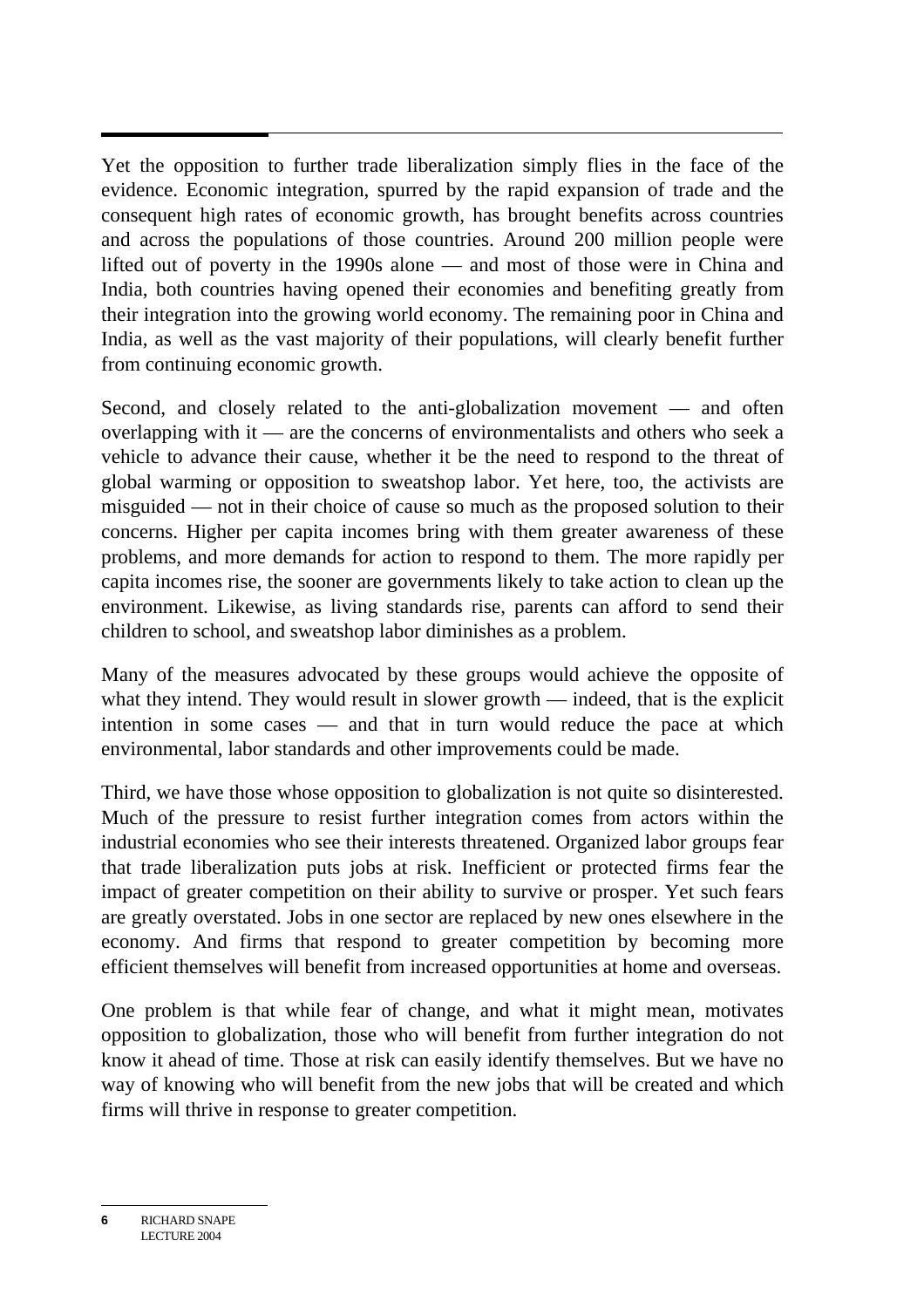$\overline{a}$ Part of the solution has to be an appropriate social safety net: one that provides reassurance to those with exaggerated fears and one that provides support for those who do lose out in the short term.

And, finally, we see opposition also coming from those in developing countries who fear closer integration with the rest of the world. This is partly a reflection of sectional interests at work. But it also betrays a lack of understanding about the importance of a healthy global economy for their prospects. Countries must be more closely integrated into the world economy and they must lower trade barriers if they are to achieve the more rapid growth and poverty reduction they so badly need.

# **The Doha Round**

The forces pushing against integration would be a cause for concern at any time. They are particularly worrying in the context of the Doha Round of trade negotiations.

I mentioned Richard Snape's contribution to ending Australia's protectionist trade regime. Richard also recognized the extent to which Australia, as a small open economy, was dependent on a well-functioning international economic system. I know that Richard would be concerned at the slow progress made thus far in the Doha Round. At best, the delays in the negotiations have delayed the benefits that could be obtained — in many cases by the countries that need those benefits most — from further trade liberalization. At worst, the setbacks risk undermining the international trading system and thus hampering global growth prospects.

Delay increases the risk that large countries, in particular, will become more unilateral in their behavior if they perceive that other participants in the Round are reluctant. This is especially important given that it is the small and poorer countries that stand to gain most from further liberalization. This is, after all, the Doha Development Round.

One particularly disturbing trend in the current context is the extent to which the arguments against free trade are being rehearsed again — fuelled by the opposition to globalization that I mentioned earlier. More and more countries, or groups of countries, seem to have forgotten that the benefits of an open and growing international economy are large and that these have always exceeded any benefit to be had from special treatment on specific items. The risk they run is that refusal to sign up to a Doha deal would result in a less vibrant international economy and thus impose large direct and indirect losses associated with stagnation of global trade.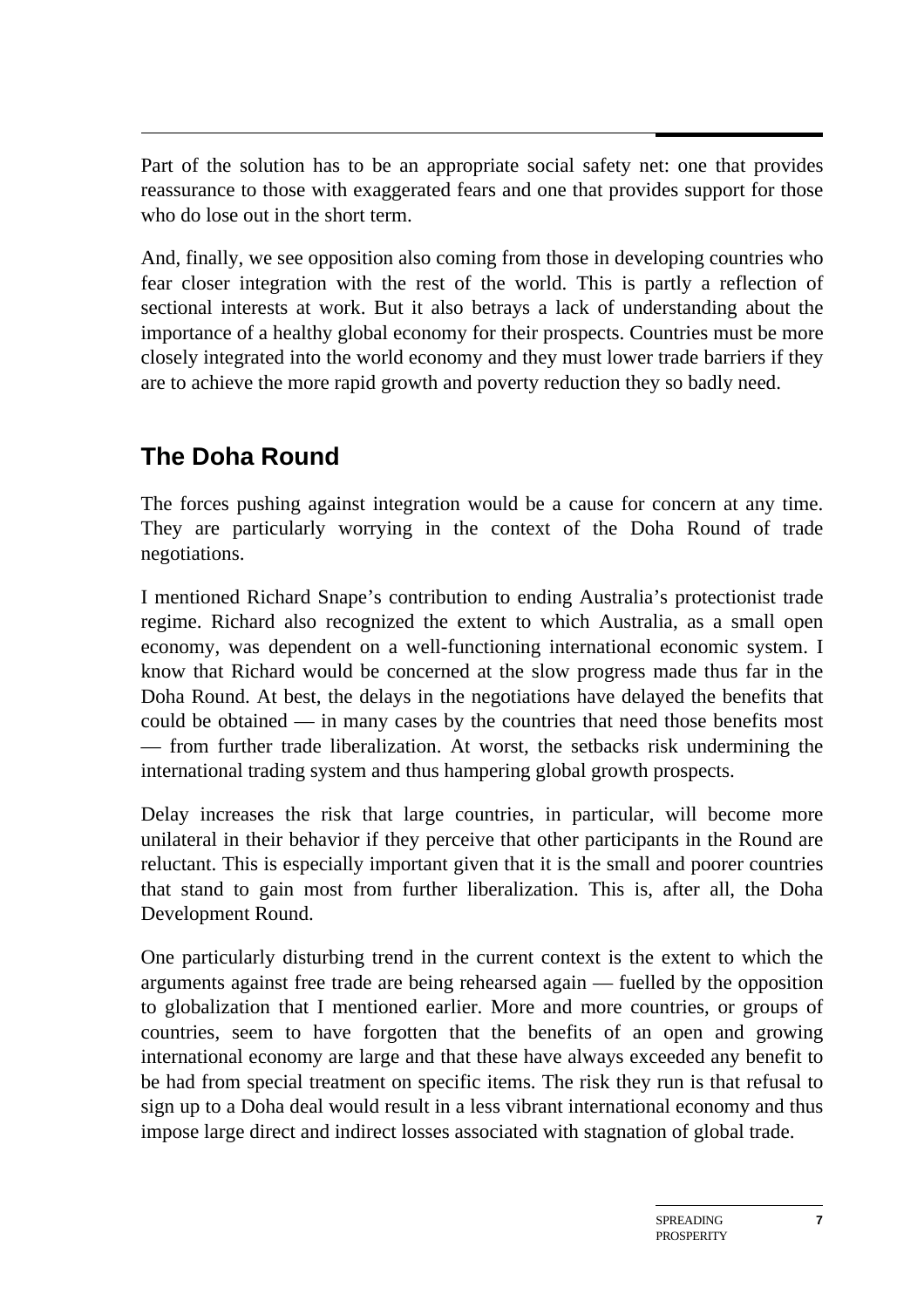$\overline{a}$ The increasing focus on obtaining special treatment for a relatively narrow range of goods or services at the expense of broader liberalization is also a potentially serious obstacle to a deal. The refusal of cotton-exporting countries in West Africa to agree to a deal until cotton subsidies in industrial countries are ended is understandable: and they are right to press for subsidy reductions. But they would be ill-advised to seek so much that their stand undermines the entire Round and in so doing lose the benefits that flow from a more open trading system.

Sector-specific free trade agreements, such as that for electronic goods, can also pose problems. Firms in such sectors also believe they have little or nothing more to gain by wider liberalization and this removes an important source of support for negotiations on a broader front. Yet in both cases, there are more gains to be had: the tangible but less easily quantifiable benefits associated with more rapid global economic growth.

Protectionist pressures have recently abated somewhat (as they usually do when growth is strong). But they are still there. They can be expected to intensify as soon as the economic cycle turns or if Doha hasn't been finalized — or worse, fails altogether.

## **Looking ahead: the key issues**

Several key issues are impeding the substantial progress needed if Doha is to succeed.

These are:

- the threat to the most favoured nation system that the proliferation of preferential trading arrangements represents;
- antidumping and safeguards;
- trade in services; and
- agricultural trade.

It is no coincidence that these were all areas in which Richard Snape made a significant contribution. As I said, he was a far-sighted economist.

### **MFN and Preferential Trading Areas**

An open multilateral trading system is probably more important now than at any time since the postwar settlement established the current framework. It is arguable that the need to include all countries as full participants in the international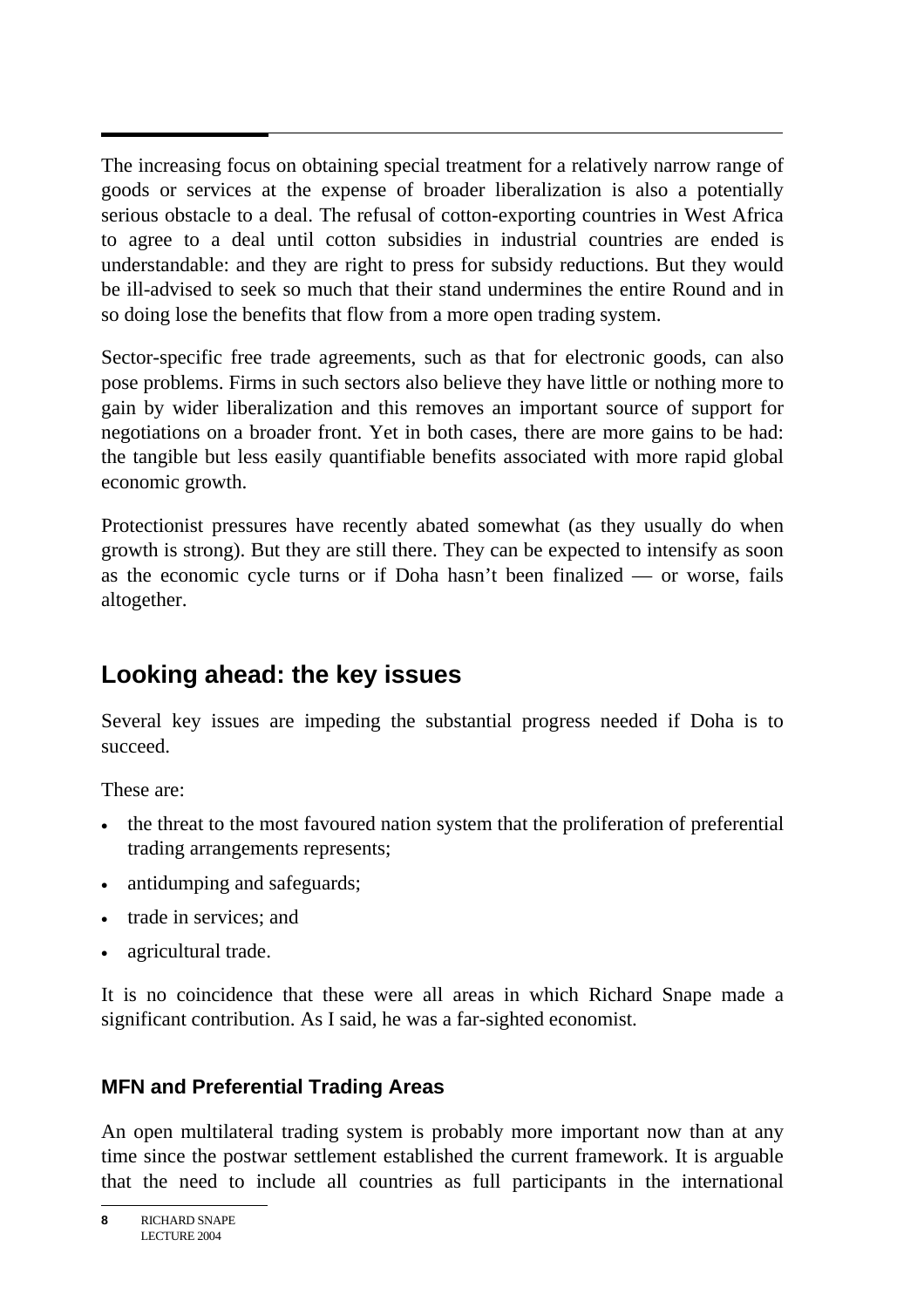economy is more urgent than ever. For the millions who live in abject poverty, economic growth is vital if they are to see any significant improvement in their fortunes.

One of the key aspects of the political economy of both the GATT and its successor, the WTO, was, and still is, the extent to which exporters have a clear incentive to provide a political counterweight to the protectionist pressures of others. That is why the gradualist approach of opening up trade in one sector at a time is, in my view, misguided. It might seem attractive in theory. But an exporting sector whose importing customers are already at zero tariffs has no incentive to support multilateral opening further.

For efficiency reasons any would-be importer should have incentives to choose the lowest-cost source. Systems that ignore this fundamental precept simply store up trouble for the future — even if the arrangements are meant to be temporary. Countries that enjoy some kind of preference, however fleetingly bestowed, quickly come to take such advantages for granted and guard them jealously. In essence, the provision of such temporary preferences can provide countries with a strong incentive to resist further and more multilateral trade liberalization.

There are numerous examples of this. The Caribbean countries, beneficiaries of the US-Caribbean Basin Initiative, opposed Mexican entry into the North American Free Trade Agreement, on the ground that they would lose some of their margin of preference. In 2004, the African, Caribbean and Pacific (ACP) group of countries reacted with outrage to modest proposals from the European Union to reform the sugar system that gives preferential treatment to the ACP. The group described the European proposals as 'totally unacceptable'. And there were repeated attempts to postpone the phase-out of textile quotas at the end of 2004, one of the most recent being the 'Istanbul Declaration' (regarding fair trade in textiles and clothing) signed in March 2004 and advocating a postponement of the phase-out until January 2007.

An open multilateral trading system is so important — and so beneficial, especially for poor countries — that trade preferences for poor countries are, at best, a questionable diversion, unless they are clearly transitory with specified time limits.

There are manifold reasons for this. Preferences may induce investments which are simply not economic unless the time horizon is clear. They may also give some countries a temporary advantage over others and thus hurt those left out. There is clear evidence that preferences bring far fewer economic benefits than do further multilateral and even unilateral tariff reductions. And preferences can, of course, provide countries with a strong incentive to resist multilateral trade opening. We are seeing this now in Africa, for example.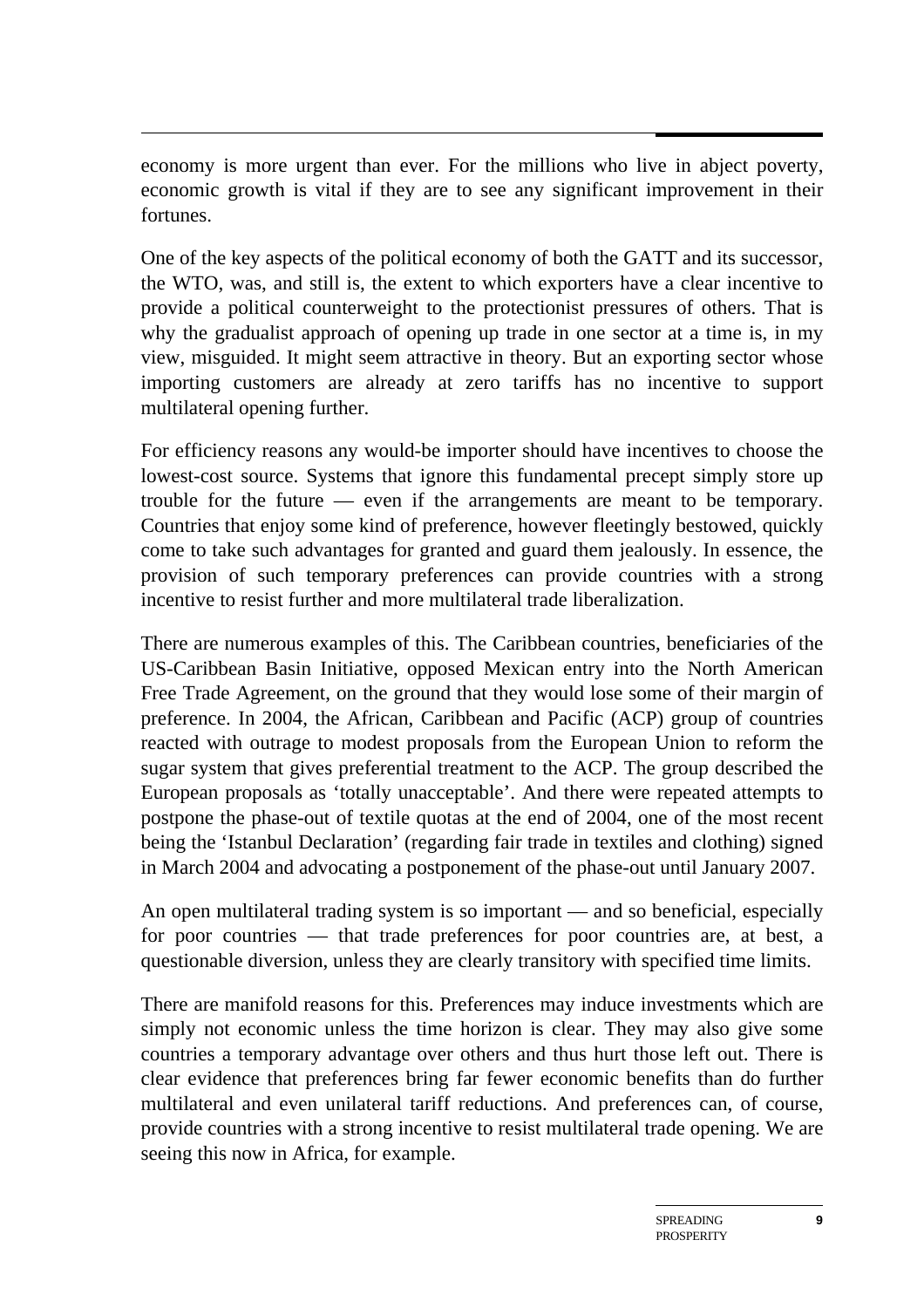$\overline{a}$ Richard Snape was among the first to see that PTAs could be beneficial if they led to further multilateral opening, and detrimental if they moved in the opposite direction. He was fully cognizant of the risks involved. Let me mention some of the most important.

How do PTAs work when several countries all have PTAs with one 'central' country? What happens to the multilateralism, so important (as I said earlier when I talked about the MFN principle), when a particular country, say Canada, has a PTA with another, say the United States, and thus has an advantage in exporting wheat relative to Australia? What will be the reaction of the partner countries to efforts to open up multilateral trade in wheat?

And to what extent is there a danger that preferences will lead to resistance for further multilateral opening? As we witness a proliferation of PTAs in the world today, these are real issues.

Richard Snape saw a way to harness PTAs so that they were, in effect, an intermediate step, a sort of halfway house towards the infinitely more desirable goal of multilateral trade liberalization. He proposed that rules of origin should be uniform across all goods and services at a specified percentage of value added, and that any other country wishing to join a PTA on the negotiated terms should be able to do so automatically.

This still strikes me as an eminently pragmatic solution to a genuinely difficult problem. If adopted as a general rule when PTAs are negotiated, it would mean that such arrangements were much more likely to act as stepping stones towards a full multilateral approach. In the current climate, unfortunately, even this not-quitehalfway-house would be a challenging goal.

So PTAs can be a stepping stone towards multilateral liberalization or a distraction from it. But my concern is that as the Doha negotiations drag on even while preferential trading arrangements proliferate there is a rising danger that trade ministers will focus their attention on those arrangements. If such arrangements are seen as an alternative to multilateral negotiations, or even if they simply divert attention from global issues, their cumulative impact may be negative. They will not necessarily lead, and indeed are quite likely not to lead, to further multilateral opening.

Recall the context in which the European Economic Community (EEC) was founded in the 1950s. The original members of the EEC as it then was experienced rapid growth over a long period and experienced a considerable degree of economic integration. They did so in large part because the EEC was established at a time of rapid multilateral liberalization. Intra-European trade barriers fell rapidly to zero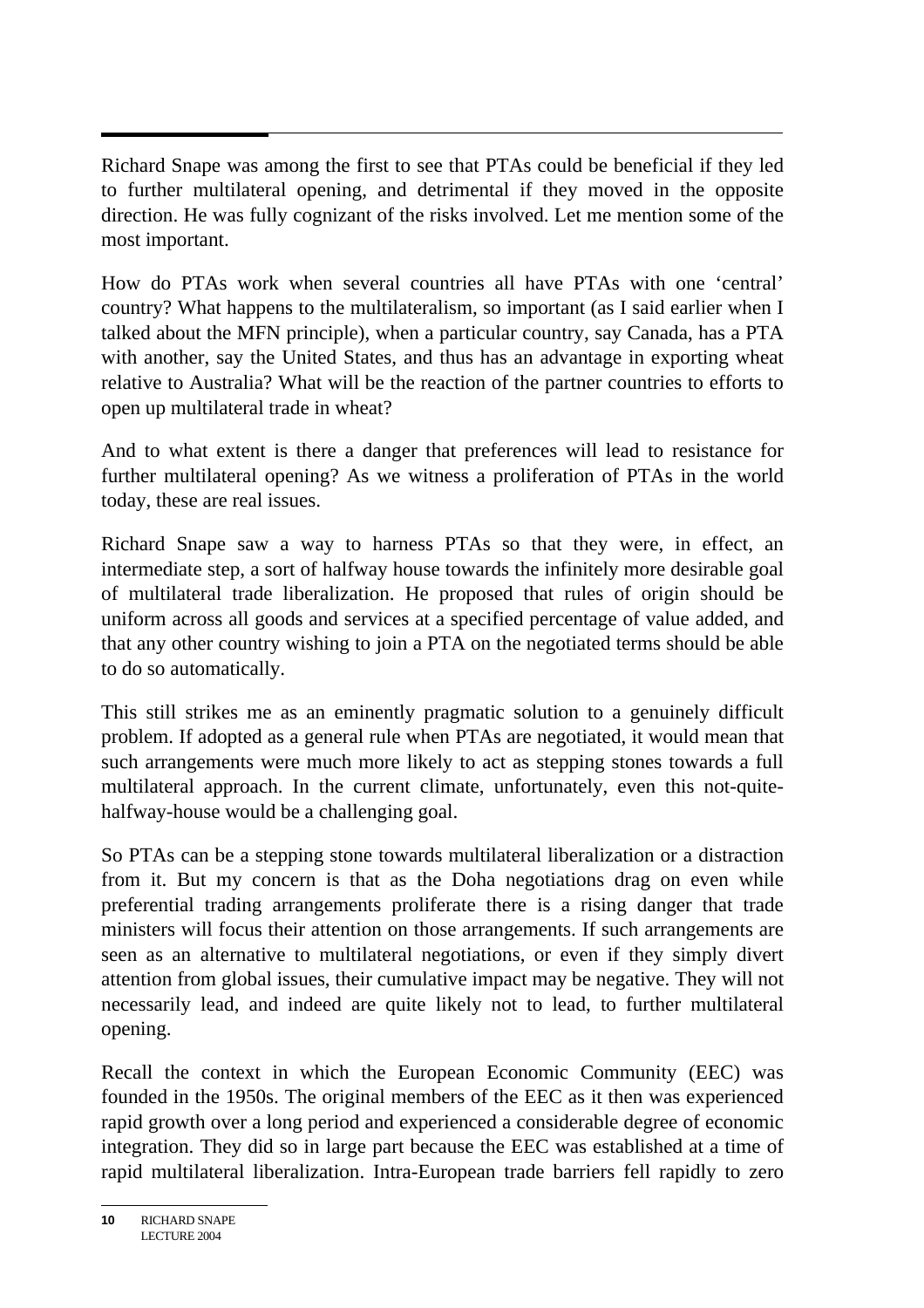$\overline{a}$ from in excess of 40 per cent; but the EEC's external tariff was also reduced from the same 40 per cent plus level to a weighted average of just over 3 per cent now (or 6.5 per cent, if estimated *ad valorem* equivalents of specific tariffs are included). Quantitative restrictions were also eliminated. PTAs are most effective when they are a complement to, and not a substitute for, multilateral liberalization. It is the EU's trade liberalization with the rest of the world that helps explain its economic success over a long period of time.

#### **Antidumping and other safeguards**

The issue of antidumping is next on my list. Once again, Richard Snape's work is relevant to my concerns in the context of the Doha Round. Richard recognized that there *could* be instances in which there was predatory pricing, and contributed one of the very few theoretical articles laying out the case where that could happen. But, as he was first to point out, the circumstances under which this might happen were highly circumscribed. He was fully aware that, in practice, few so-called antidumping cases are really about predatory pricing. The need for a better global system, with more stringent rules to prevent the abuse of antidumping, remains a top concern of the international community.

Between 1995 and 2003, there had been 168 countervailing duties initiations under the WTO, the great majority from the United States and the European Union. And there had been 2416 antidumping initiations over the same period. The trend of antidumping initiations was strongly upward during the 1990s, and reached a plateau between 1999 and 2003. The small decline since then is not yet sustained enough to be confident of a downward trend.

Not all such measures lead to permanent protection. But antidumping investigations put at risk the predictability and nondiscriminatory application of trade policies**.** Recent enforcement practices have raised serious concerns about the influence of special interests on public policy, and may impose large costs on consumers and downstream industries in importing countries.

Moreover, the deterrent effect of an investigation typically reaches well beyond the targeted exporter, and impedes incentives to pass on efficiency gains. In many cases, the prospect of antidumping measures simply discourages would-be exporters from even trying. The more frequent use of antidumping measures during economic downturns also has a pro-cyclical effect on the global economy. Small firms and countries face greater uncertainty as they often lack the resources to challenge antidumping actions. Several reform proposals suggest that the introduction of competition law principles and of public interest clauses, giving affected importers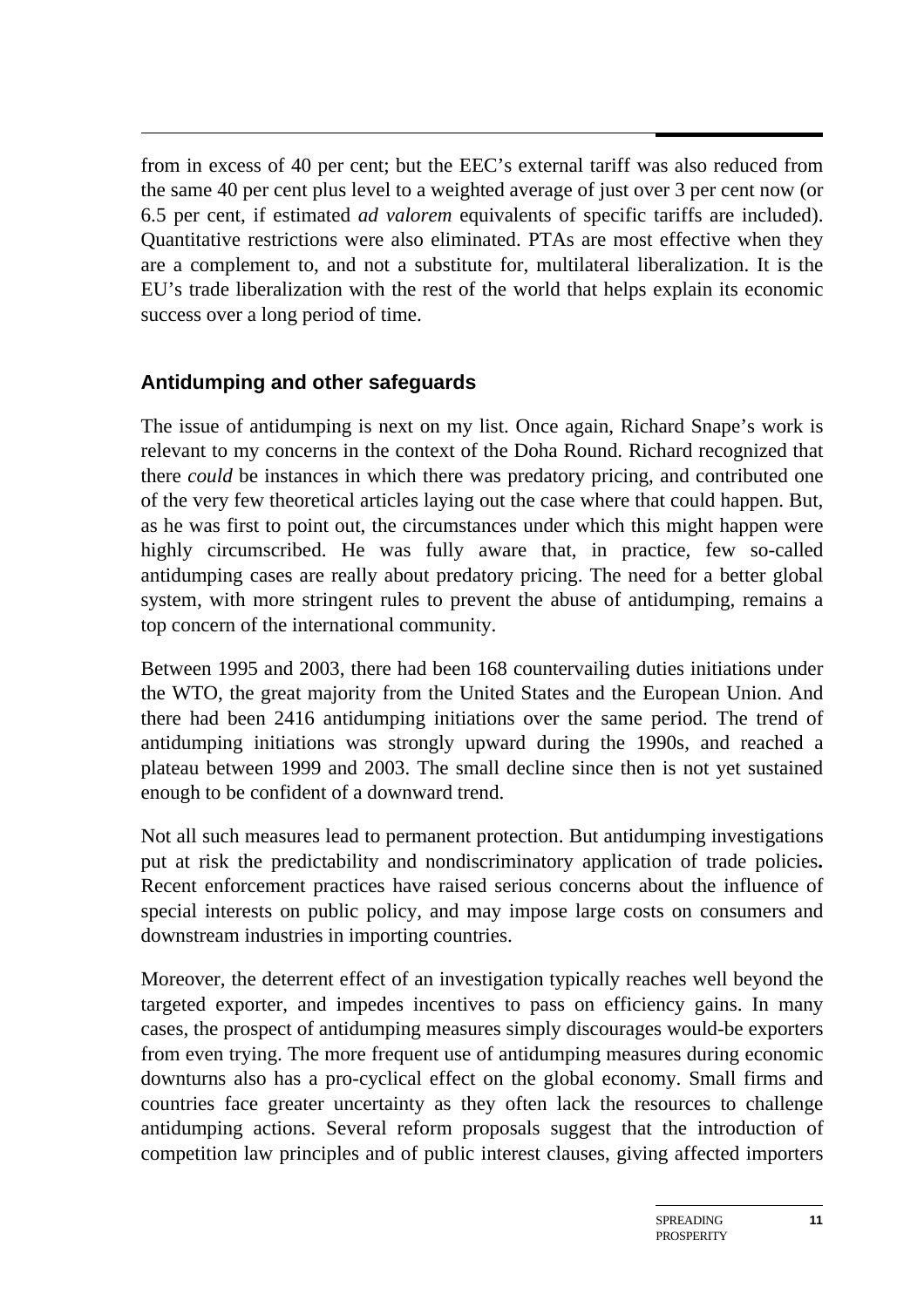and users legal standing to argue against protection, would reduce the protectionist bias of antidumping.

#### **Trade in services**

Let me now turn to the question of trade in services — another issue on which progress is vital if Doha is to succeed.

Services trade is increasingly important. World trade in commercial services grew by 13 per cent in 2003, to \$1.8 trillion, representing 20 per cent of global trade in goods and services. Developing countries in particular are experiencing large growth in their share of world services exports, from 14 per cent in 1985–89 to 20 per cent in 1998–02.

As manufacturing locales get split into more and more segments in the value added chain and commercial services (as contrasted with household services) become increasingly significant, so the inclusion of services in the WTO framework becomes ever more important. A potential exporter confronted with costly or slow financial or communications services, or with over-regulated and inefficient ports, freight forwarding and so on, is increasingly at a disadvantage.

Yet services remain largely a matter of national regulation. For many services (such as banking and insurance), regulations are made domestically. As manufactures trade continues to diminish as a fraction of the total, and services trade becomes ever more important, the need for a WTO services regime becomes ever more urgent. Let me note at this point that the Productivity Commission, both during Richard Snape's time and since, has been a leader in work on trade in services.

So it is all the more disappointing that progress on a services agreement in the context of the Doha Round has been so slow.

On 1 August 2004, the WTO negotiators succeeded in rescuing the Doha Round from collapse by signing the framework agreements that paved the way for the next stage of the negotiations. But the framework agreements contain no substantive provisions on services, although they include recommendations for members to table offers with meaningful commitments across service sectors by a given date.

Many developing countries are concerned about the level of commitment and ambition shown by the developed countries in this area. The Chairman of the WTO Council for Trade in Services noted recently that the lack of services offers was having an increasingly negative impact on the overall negotiations.

**<sup>12</sup>** RICHARD SNAPE LECTURE 2004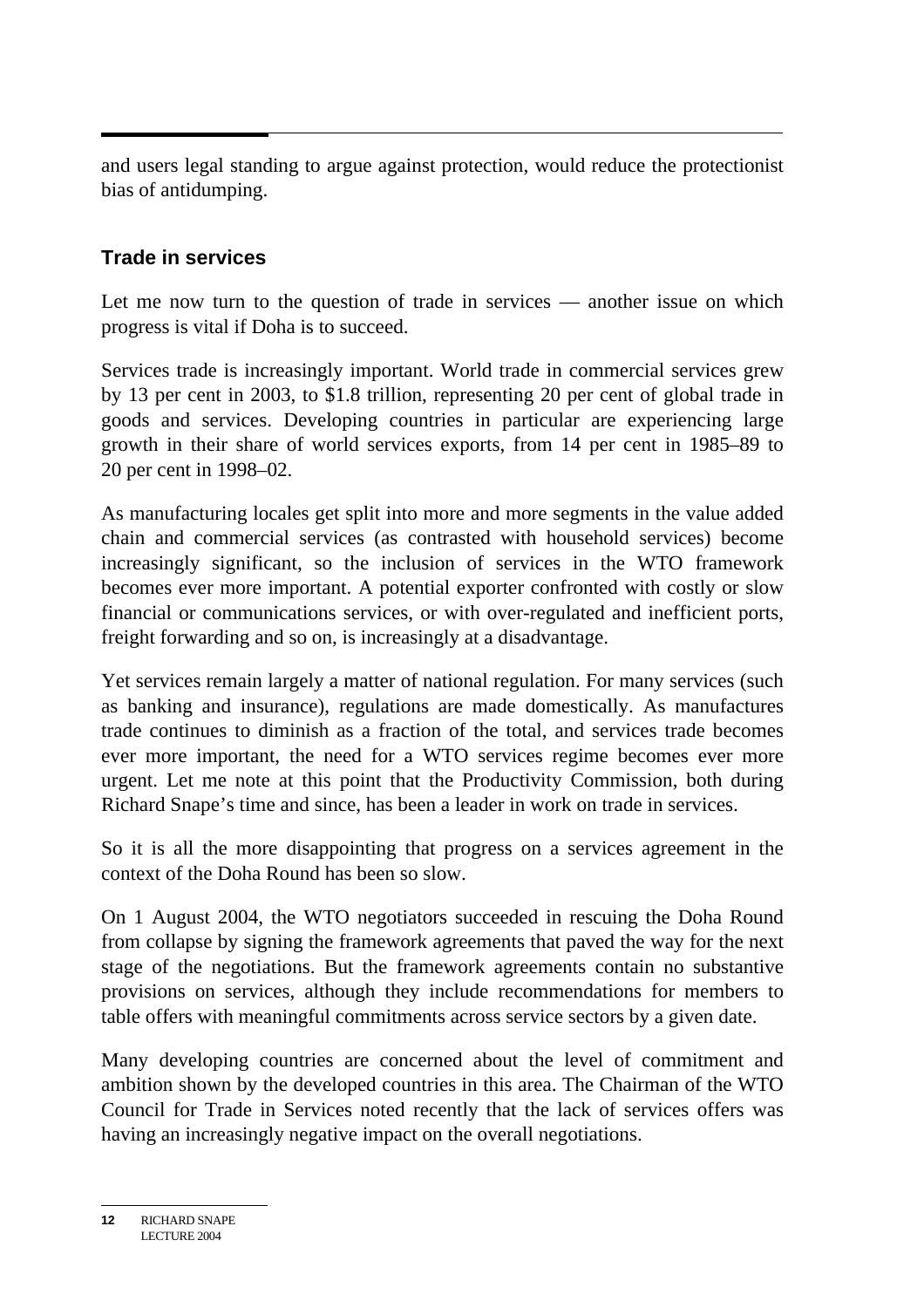#### **Agriculture**

No discussion of Doha can be complete without reference to agriculture. Over successive trade rounds the GATT was remarkably successful in lowering trade barriers on manufactured goods. Agriculture was left out of the GATT negotiations, but for many years was relatively freely traded.

As tariffs on manufactured goods continued to fall, however, agricultural trade became increasingly distorted. The European Union's Common Agricultural Policy was certainly a major factor; but protection in Japan, Korea, the United States and Switzerland also hampered agricultural trade. The need to bring agriculture fully within the WTO framework is now increasingly recognized by all concerned and some first steps were taken in the Uruguay Round.

There is a great deal of sympathy for developing countries on agriculture. Governments in the developing world complain bitterly about agricultural protectionism in the industrial world. They are right to do so. The numbers leave no room for doubt. Industrial country protectionism in the agricultural sector inflicts considerable hardship on the citizens of developing countries — and of, course, the citizens of Australia and other agricultural-exporting developed countries.

The August 2004 framework agreements represented a step back from the brink. And there was some progress on agriculture in two areas. First, in an important step, the European Union made a commitment to the eventual elimination of export subsidies. This is welcome. And second, there was also some progress on domestic subsidies. The United States has shown a willingness to negotiate product-specific caps. The offer is still vague, but again, it is welcome.

But agricultural trade remains heavily distorted. Producer subsidies in the industrial countries distort competition. So do high tariff barriers between developing countries. Restrictions on industrial country markets — through, for example, quantitative restrictions, tariffs or obstructive regulations — severely limit market access for developing country agricultural producers. There is a long way to go if sufficient progress is to be made to ensure the success of the Doha Round.

Yet progress on giving developing countries access to the domestic markets of the rich countries is vital. Analyses of the likely benefits of a successful Doha Round show that it is market access that will deliver much the largest share of benefits from a deal on agriculture.

Sugar makes a fitting example of the damage inflicted by agricultural subsidies partly because sugar is, of course, one of the most policy-distorted of all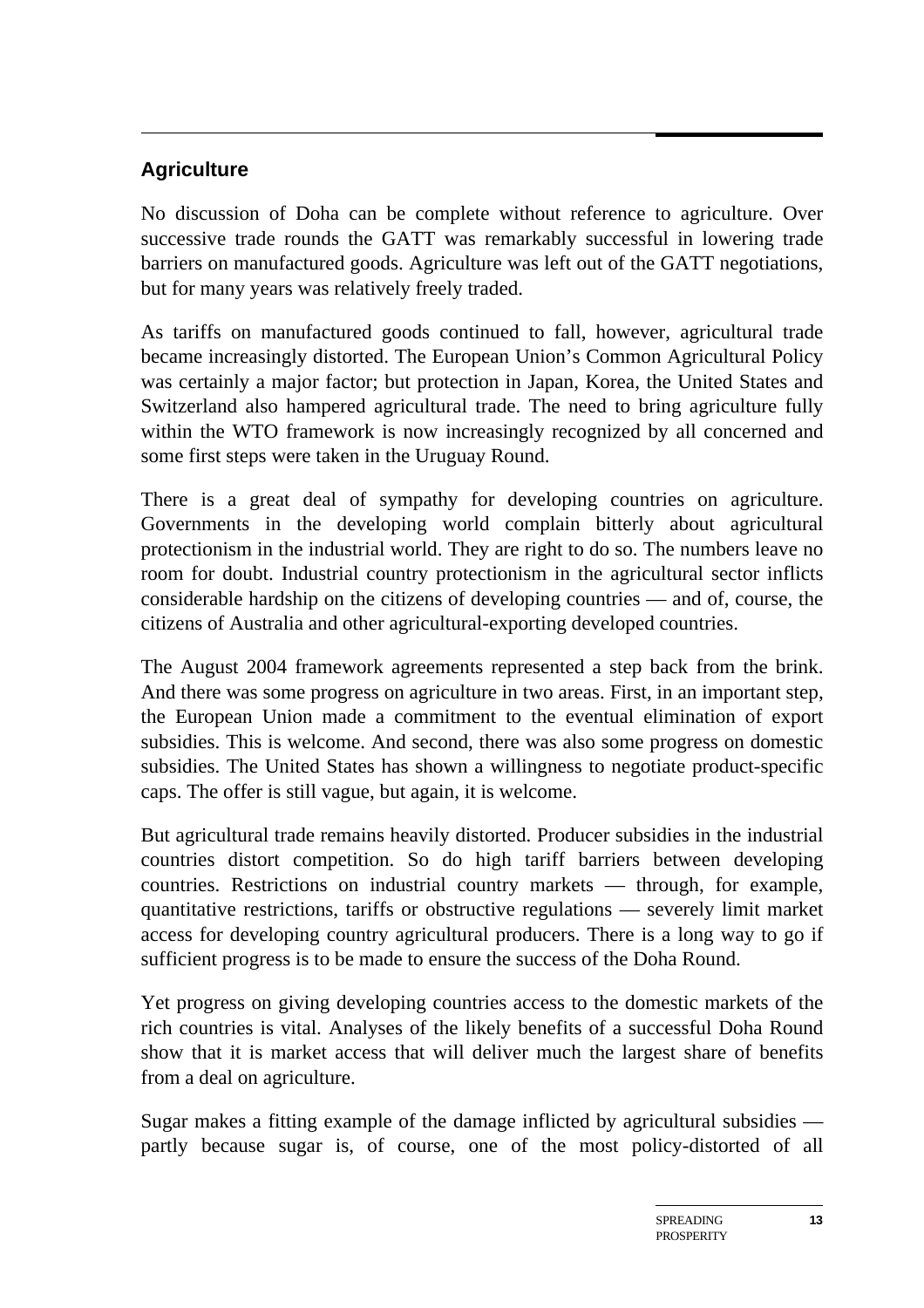commodities; and partly because it was an important focus of some of Richard Snape's work.

OECD support for domestic sugar producers is, roughly, the same as the total value of developing country sugar exports. It is estimated that a move to free trade in sugar would raise world prices by something close to 40 per cent, and increase the world trade in sugar by 20 per cent. It would generate around \$4.7 billion in welfare gains for the poor in developing countries alone, not to mention gains for countries such as Australia and other sugar producers with comparative advantage. Yet neither the European Union, nor the developing country beneficiaries of its sugar regime, seem willing to contemplate the sort of wholesale reform that would move towards liberalizing the market in sugar. Nor is there any sign of movement in the United States. There the strongest advocates of continuing domestic protection are the high-fructose corn syrup producers whose industry relies on high sugar prices: lowering sugar prices would make high-fructose corn syrup a less attractive and less competitive alternative to sugar.

Sugar is only one example of the extent of distortions in agricultural trade. The same is true of cotton, for example — a particular bone of contention in the Doha discussions because of the way support for US cotton producers has inflicted high costs on West African cotton producers, as I mentioned earlier.

The problem of agriculture is confounded by the use of non-border measures (subsidies to farmers, input subsidies, and so on) that make achieving effective WTO discipline more difficult. The complexity made it well-nigh impossible to make reliable cross-country comparisons about the level of support provided for farmers until the OECD's work on producer subsidy equivalents.

It seems clear that without significant progress on agriculture, the Doha Round will fail. The case for reform is strong and, I believe, indisputable. But resistance to change in the industrial countries is also strong — and powerful. It is equally strong, and equally misguided in some developing countries. There is a pressing need for all governments to recognize that giving in to sectoral interests harms the majority — consumers in the rich countries as well as consumers and producers in developing countries.

## **The benefits of further trade liberalization**

The issues I have outlined are important because unless they are addressed there is a risk that the process of globalization will, at best, be slowed. At worst, if the momentum towards further economic integration is not maintained, it could grind to a halt or even go into reverse.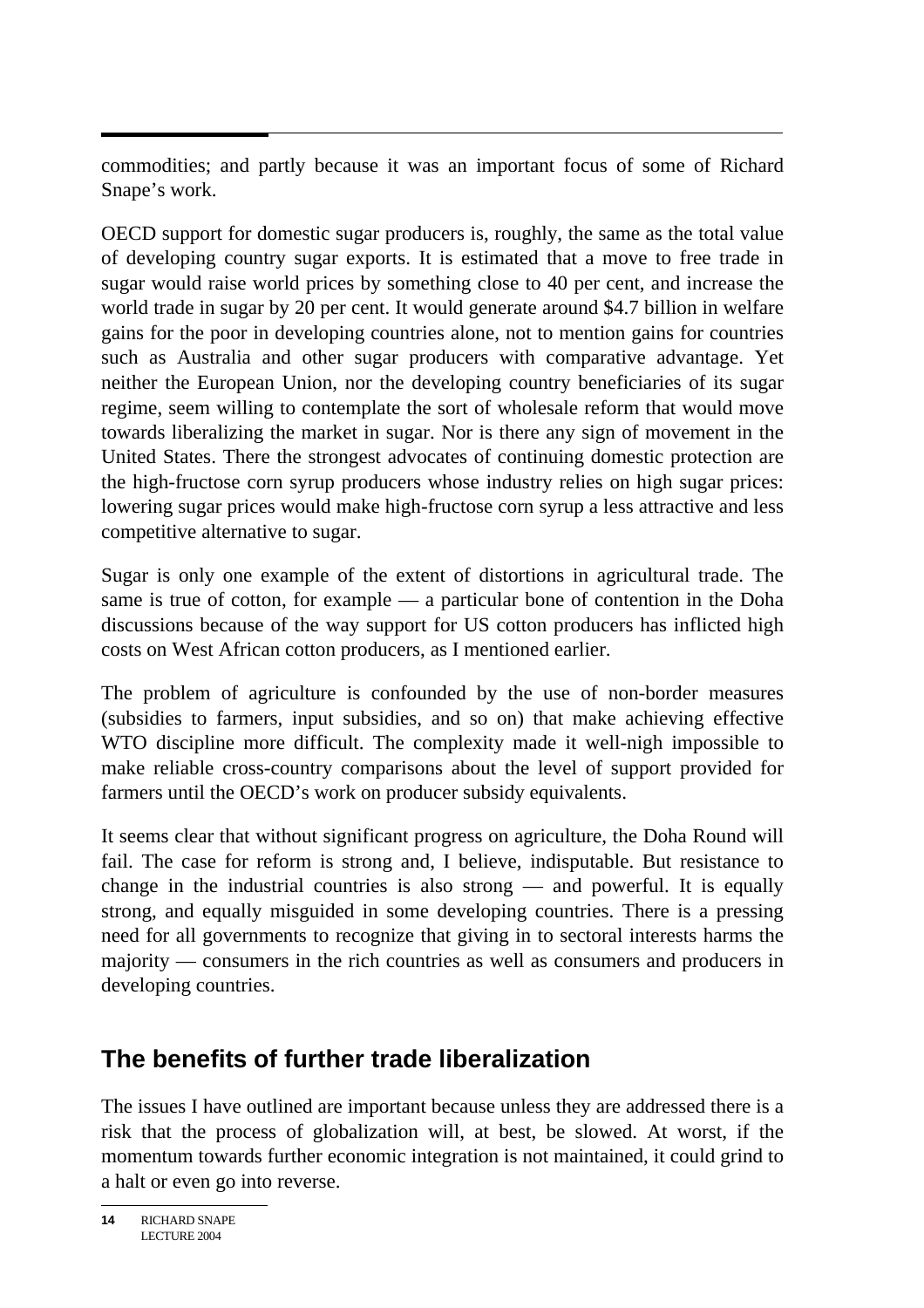$\overline{a}$ Liberalization brings benefits for everybody — those in rich countries as well as those in poor ones. It is beneficial for the global economy as a whole, and we have plenty of evidence to show this. One important factor holding back growth in some of the very poorest countries is the very walls of protection (often quantitative restrictions more than tariffs) that they themselves have constructed.

One consequence of this, of course, is that the scope for developing export-oriented sectors is stifled, because the cost of intermediate inputs is much too high for the end-product to be internationally competitive. But protection acts as a disincentive to export because the domestic market is more profitable, because there is little or no competition.

As a result, poor countries with high protection have had little available for export except for primary commodities in which there are sizeable resource rents. They have a great deal to gain if they alter their trade policies in the context of a rapidly growing and healthy international economy. That would enable growth to accelerate with appropriate macroeconomic policies in place.

But there is also an urgent need to address some of the difficult issues still before us, and which I have outlined. How can we establish effective rules for making PTAs more compatible with multilateral opening? How can we develop regimes for opening services trade? It is not just a matter of solving the technical problems, although they can be challenging. We need solutions that are politically feasible.

It is perhaps in this context, more than any of the other areas I have addressed, that we feel Richard Snape's loss. These were issues about which Richard had thought deeply — indeed about which Richard cared deeply. I am quite sure his further contributions would have been as influential as his earlier work in this area.

## **The role of the Fund**

The International Monetary Fund has a major role to play in supporting the process of globalization. Our primary responsibility is the maintenance of international financial stability, and has been since the Fund's creation 60 years ago. International financial stability is, in large part, a means to an end. The founders of the Bretton Woods institutions recognized that global economic growth depended on the rapid expansion of global trade — and that financial stability is essential to foster trade growth.

The Fund has worked hard to support the work of the GATT and latterly the WTO. By promoting the opening up of the financial system, we seek to facilitate the continuing expansion of trade.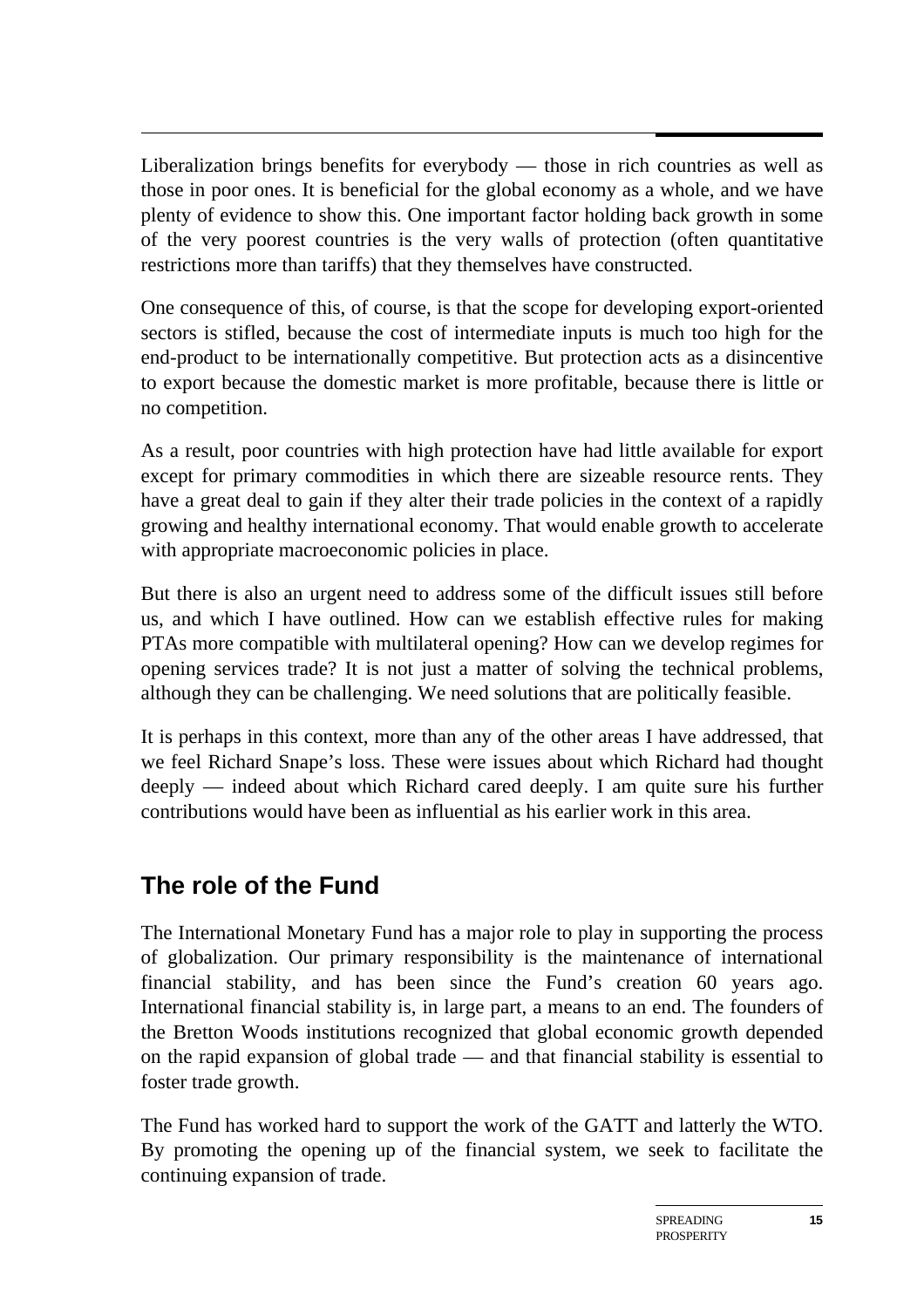And it is striking how few financial crises there were during the downturn of 2000-2001. The international financial system appears to be more resilient than it was, in part because of the many reforms undertaken in the wake of the 1990s crises. But a more robust global financial system has helped underpin the economic recovery and the rapid resumption of global trade growth.

We conduct Article IV surveillance consultations with almost all of our 184 members every year (a few have such consultations at slightly less frequent intervals). As part of that process we draw on economic analysis to seek to persuade our members of the benefits of free trade, the harm that market-distorting measures can inflict and the benefits of further trade liberalization.

And both we and the World Bank have worked in close consultation with the WTO to support the Doha negotiations. The Trade Integration Mechanism (TIM) launched in 2004, is an example of the work we have been doing to support the Doha process. TIM is, in effect, designed to act as contingent insurance for countries anxious about the costs of adjustment to a Doha settlement. TIM provides for financial support from the Fund in the small number of cases where countries might need assistance as they undertake adjustment.

# **Conclusions**

Let me sum up, briefly.

Economic integration has brought enormous benefits for most countries and most citizens. As this process has accelerated, so have the benefits risen sharply. We need to consolidate and extend the benefits that globalization has brought.

The rapid growth of world trade is a vital component of globalization. The multilateral trading system established after World War II has directly resulted in a rapid expansion of world trade and unprecedented rates of economic growth around the world.

Trade liberalization has been central to this rapid expansion. Further liberalization offers the prospect of accelerated growth and the chance to extend the gains to those who have not yet been able to enjoy them fully. Halting or reversing this process now would deprive millions the chance to benefit from higher living standards and to escape poverty.

Yet in spite of the unequivocal nature of those gains, there remain forces pushing the global economy in a different direction. Misguided anti-globalists, fear of competition, sectional interests, political pressure for protection — such factors

**<sup>16</sup>** RICHARD SNAPE LECTURE 2004